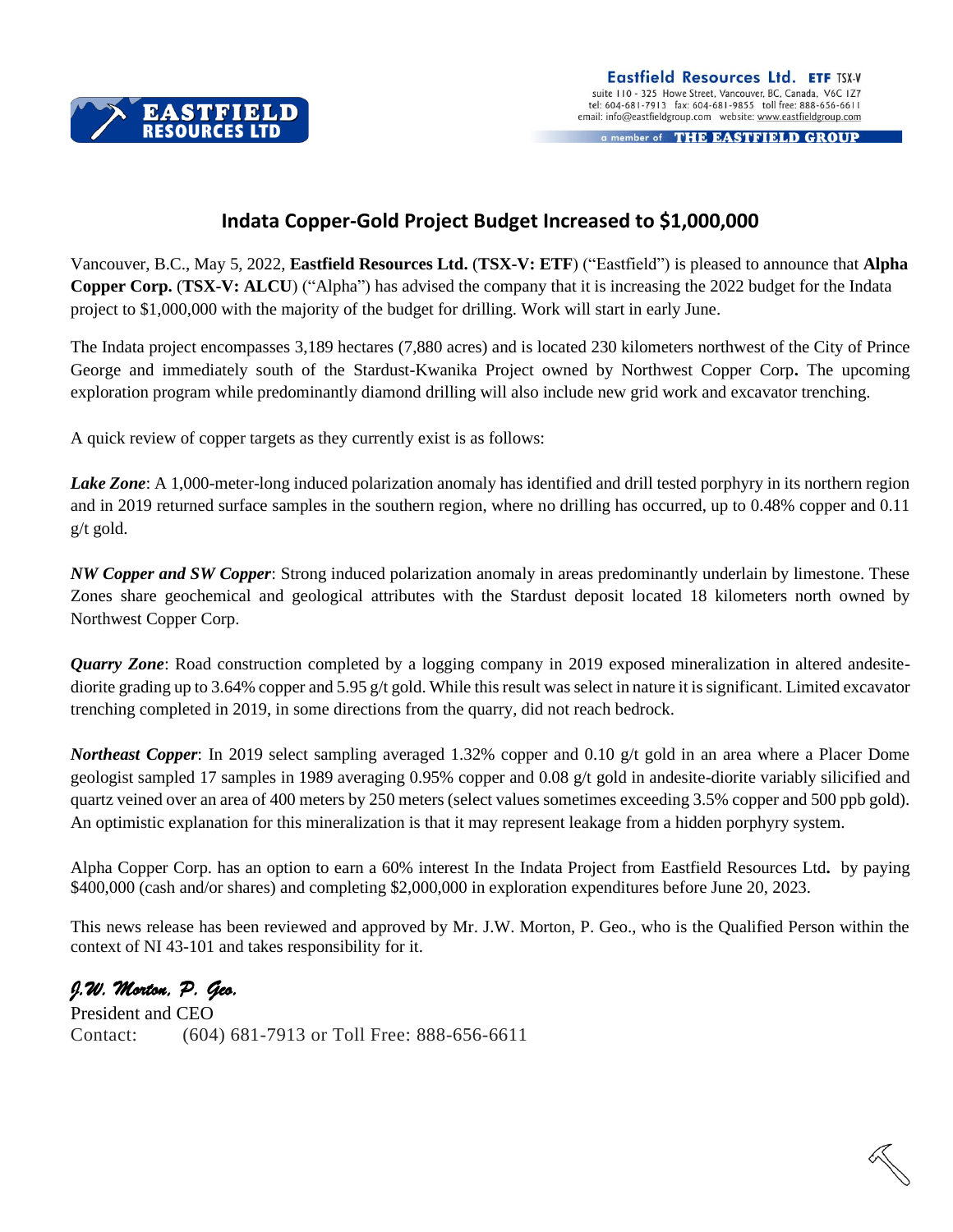Eastfield Resources Ltd. ETF TSX-V

suite 110 - 325 Howe Street, Vancouver, BC, Canada, V6C 1Z7<br>tel: 604-681-7913 fax: 604-681-9855 toll free: 888-656-6611<br>email: info@eastfieldgroup.com website: www.eastfieldgroup.com

a member of THE EASTFIELD GROUP



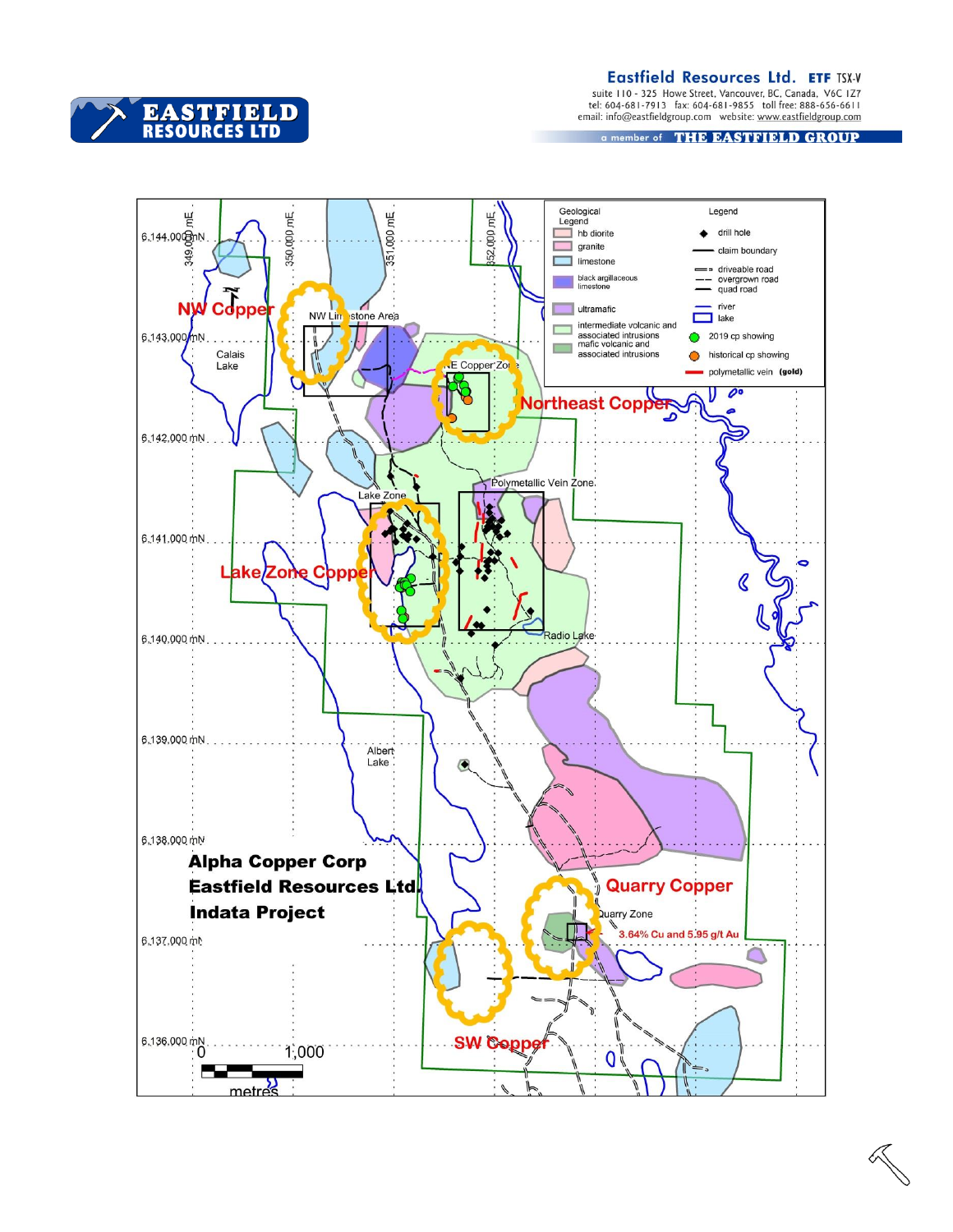



suite 110 - 325 Howe Street, Vancouver, BC, Canada, V6C 1Z7<br>tel: 604-681-7913 fax: 604-681-9855 toll free: 888-656-6611<br>email: info@eastfieldgroup.com website: www.eastfieldgroup.com

a member of THE EASTFIELD GROUP



## **About Eastfield Resources:**

## **Projects as follows**:

**Zymo**: 8 km long copper-gold porphyry system with several 1 km scale targets, located 45 km west of Smithers, BC and 100% owned. Results include drill holes ZY08-07 with 0.72% copper and 0.66 g/t gold over 72 meters and hole ZY11-20 with 0.28% copper and 0.34 g/t gold over 126 m. Peripheral precious metal veins have returned up to 10.78 g/t gold. Work completed in 2021 included expansions to the induced polarization and soil grids at a cost of approximately \$430,000. Zymo is fully permitted.